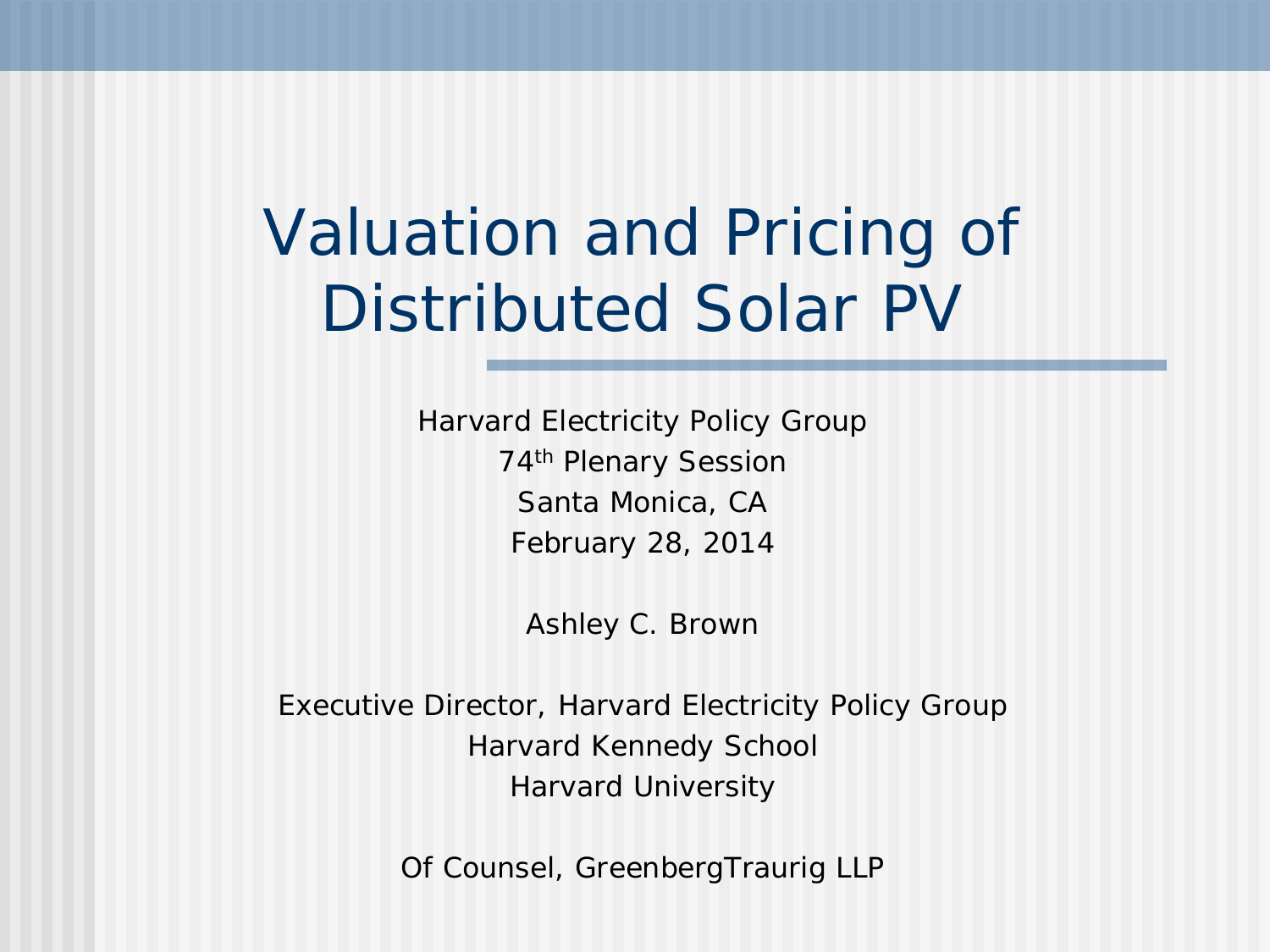### Value Propositions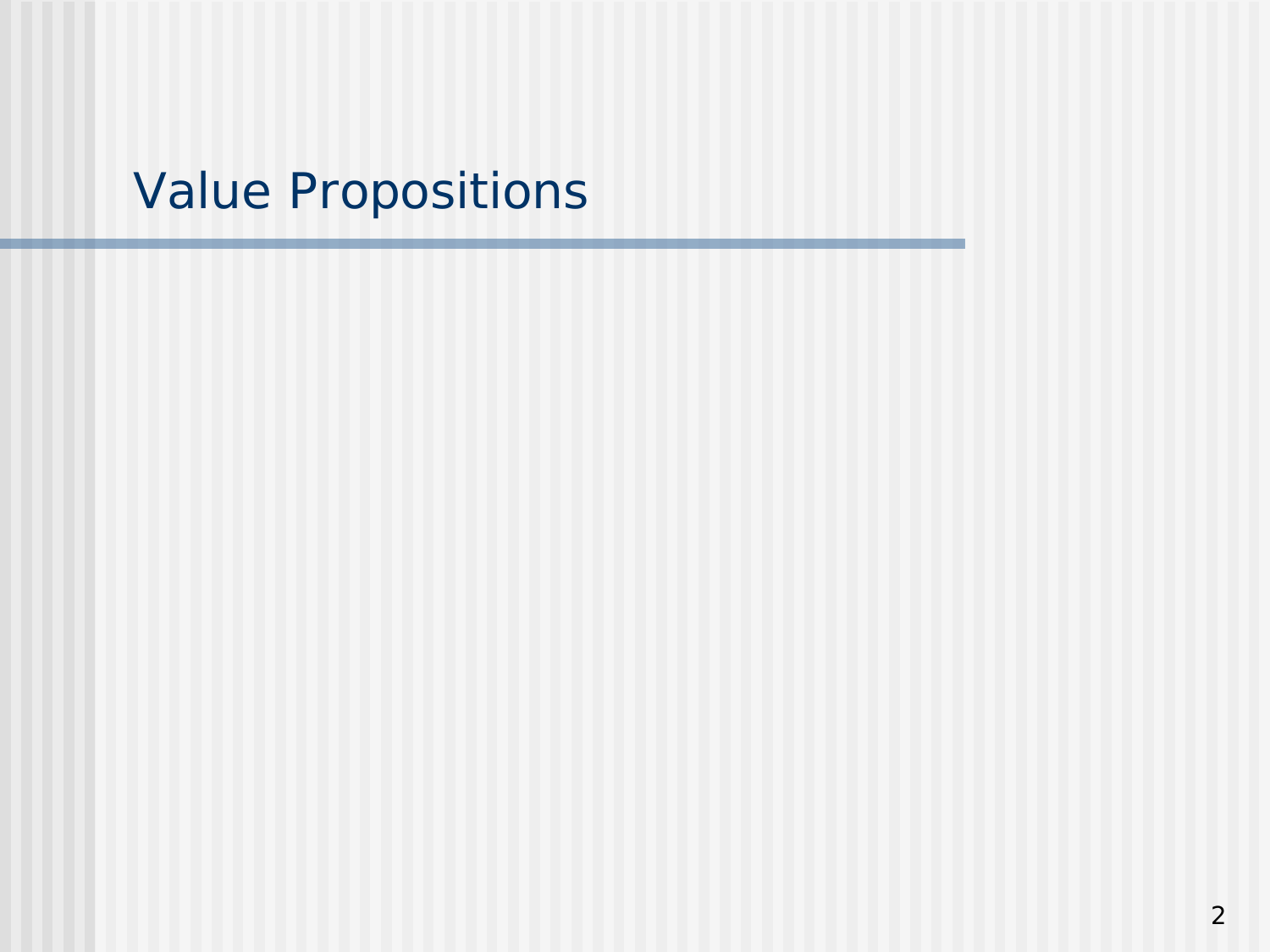#### Energy and Capacity

- Produces Energy on Intermittent Basis
- Capacity Value Depends on Production Coincidence with Demand
- Subsidies for DG Can Distort Wholesale Capacity and Energy Markets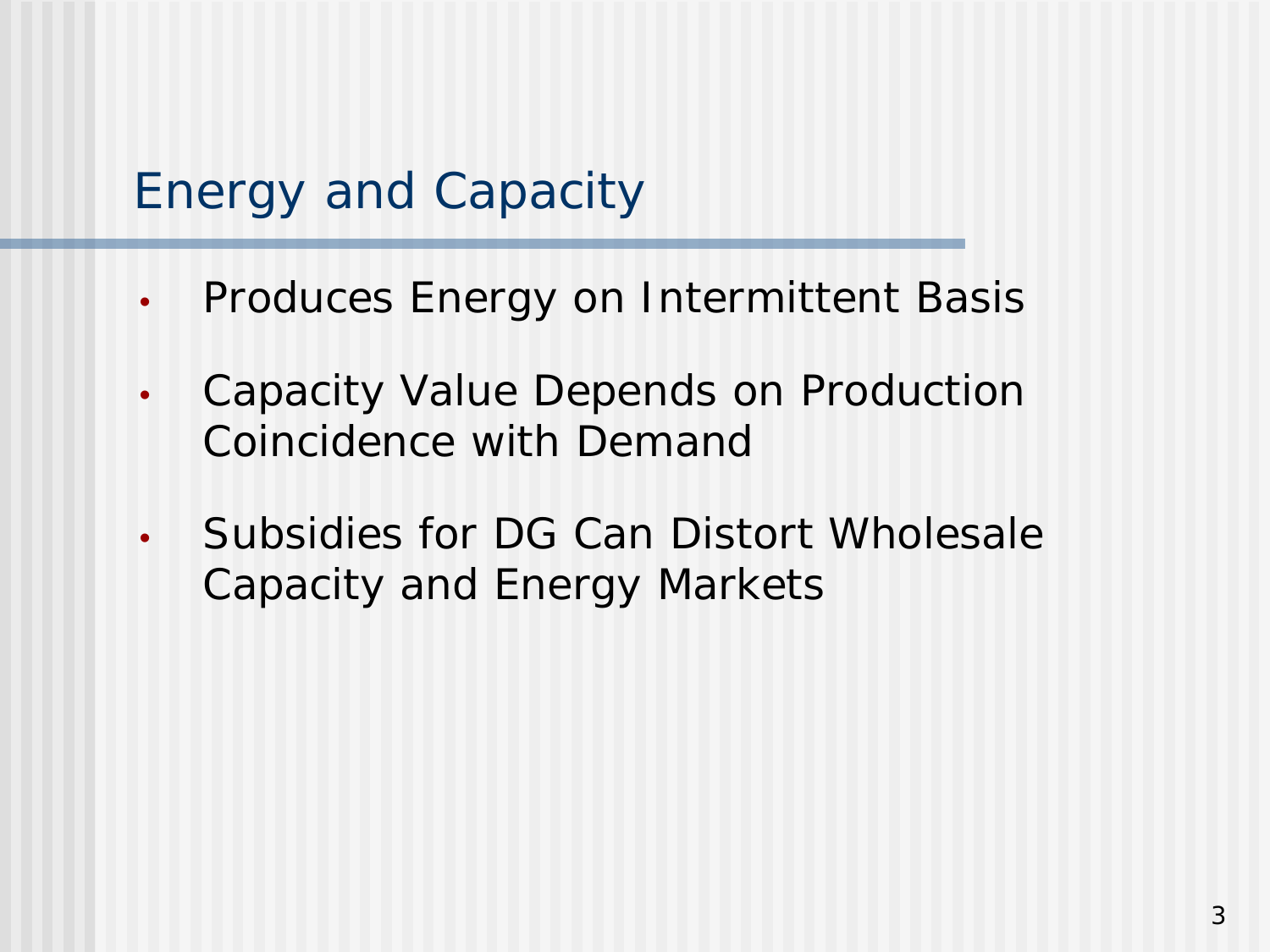## Social Externalities, Environmental and **Otherwise**

- PV Units Themselves Produce Zero Emissions
- Promoting Solar Does Not Equal Reducing Emissions
- Impact of PV from Production Through Dispatch: Less Certain Impact
	- Chinese Market Dominance in Production
	- Effects on Dispatch and Other Generators Make Benefits Uncertain
	- Renewable Subsidies Leave More Room for Carbon Emitting Sources
- Potential Adverse Impact on Energy Efficiency Programs and Green Pricing
	- Utilities Move to More Fixed (non-bypassable) Costs
- Cross Subsidy from Less Affluent to More Affluent
- Adverse Impact on Large Scale Renewables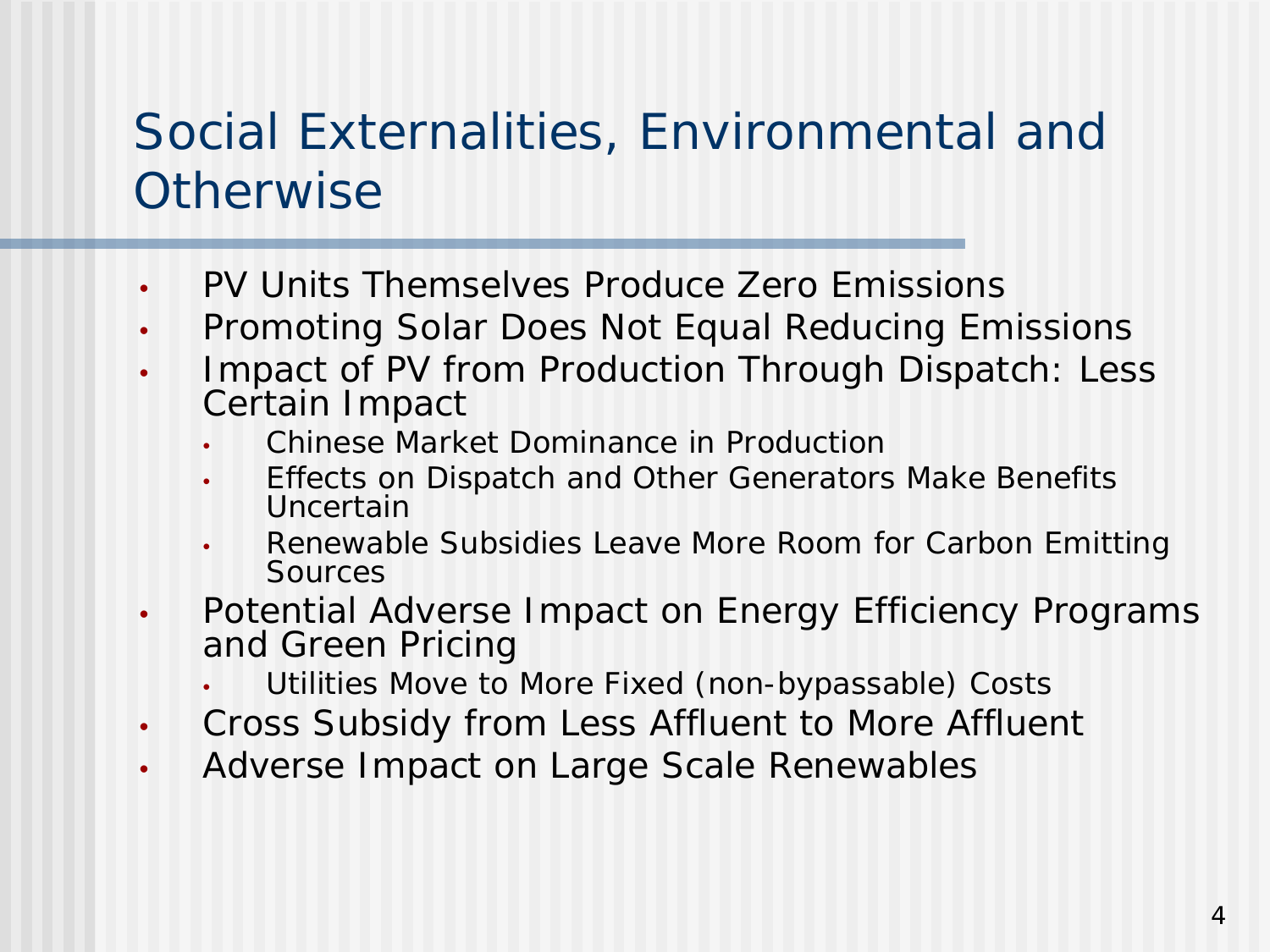# **Reliability**

- Subsidizing PV Sans Storage: Supports Less Reliability and Efficiency
- Reliability Gains Largely Go to Solar Hosts and Not to Systems
- Net-Metering and Other Pricing Deprive Distributors of Needed Revenues
- DG is Subject to Same Distribution Disturbances as Other Generation
	- **Outages**
	- Line Losses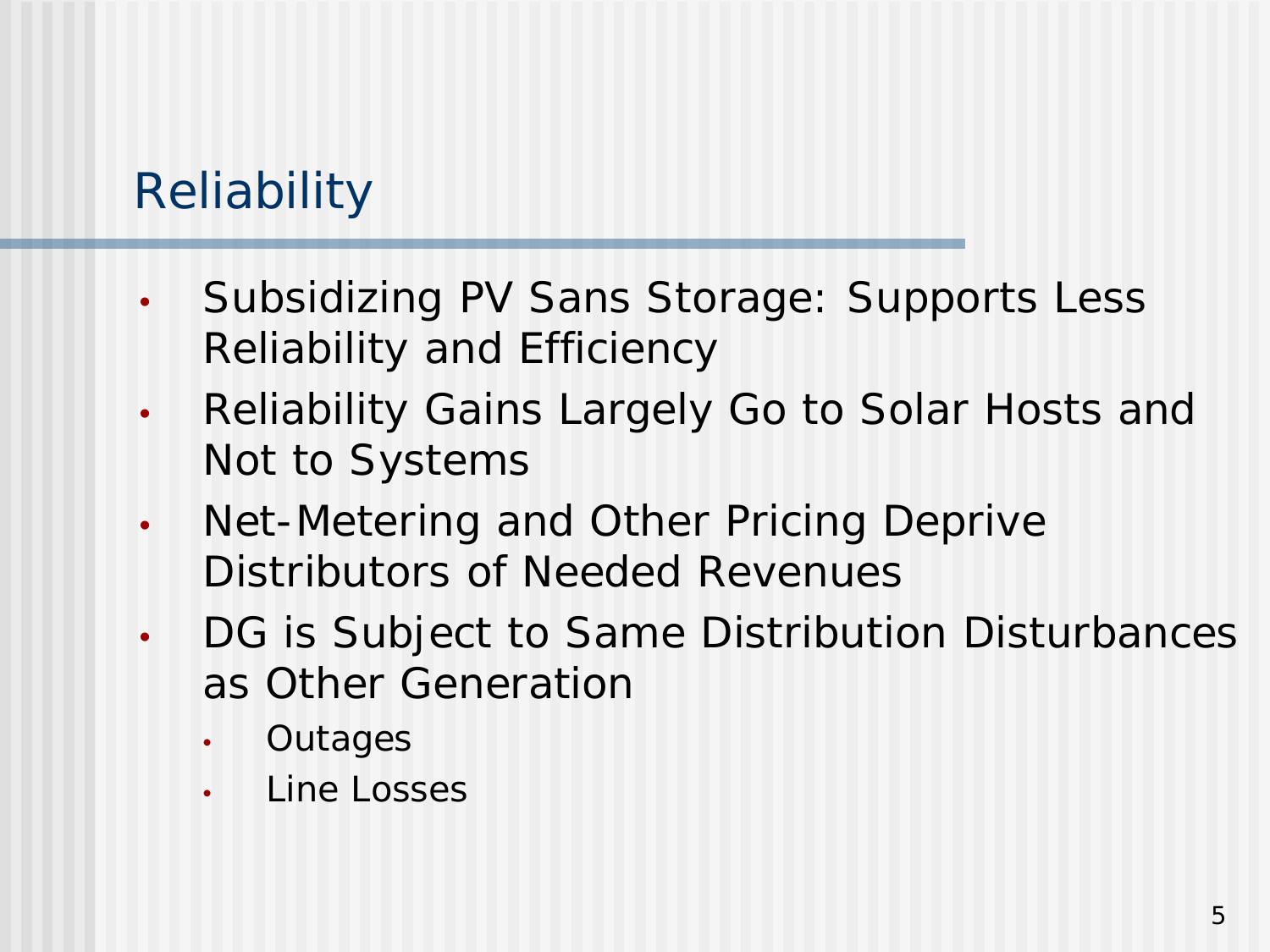### Fuel Hedge

- Value Driven by Reliability and Availability at Peak Demands for Energy and Pipelines
- Value Relative to Storage, Financial Hedges, etc.
	- Subsidies Likely to Distort Hedge Product Market
- Aggregation of Solar DG Essential to Capturing System Hedge Value
- Hedge Value More Individual Than Systemic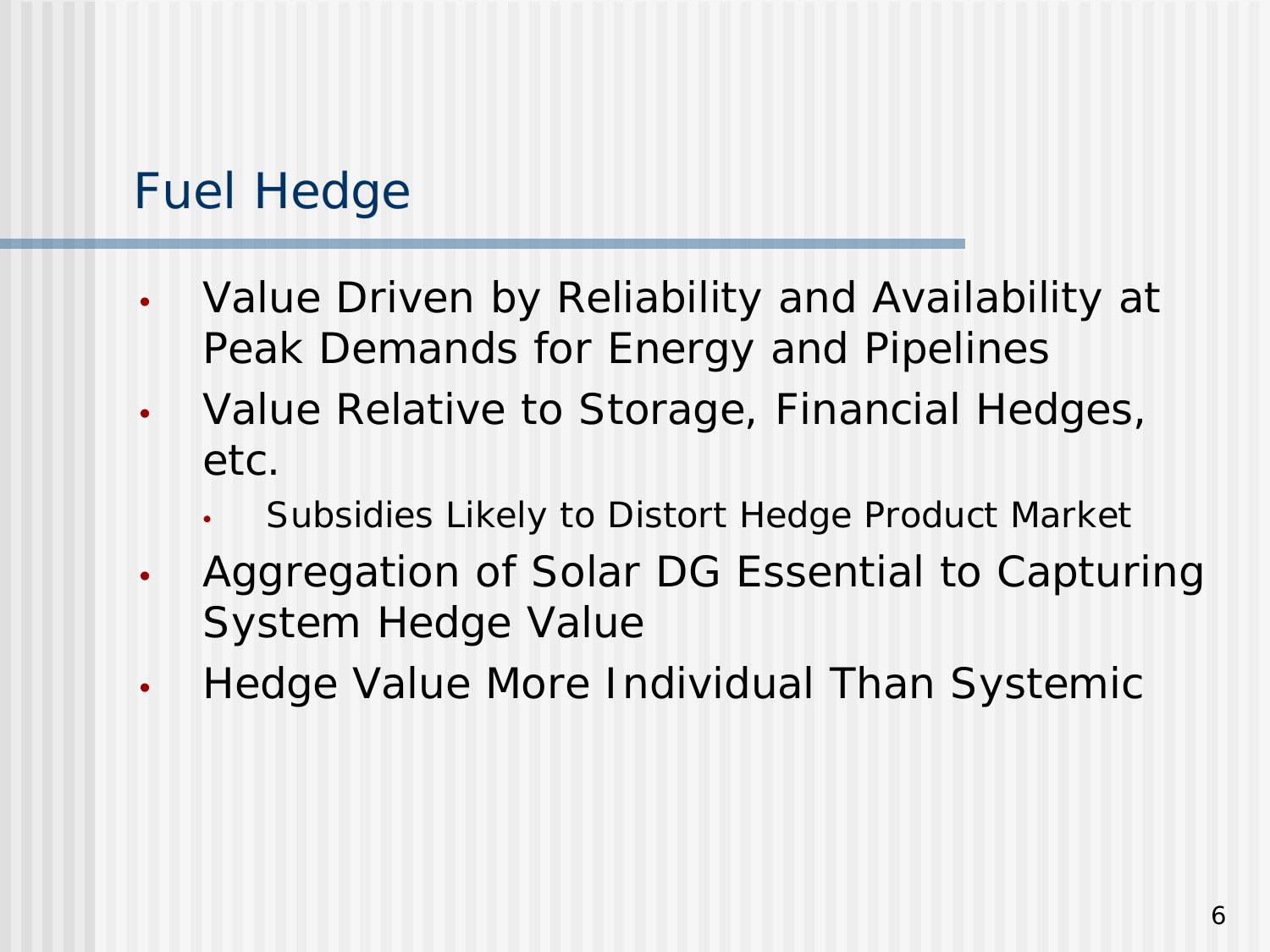#### **Transmission**

- Transmission Short Term Savings Possible
	- Savings Cannot Simply Be Assumed
	- Savings Occur When Production is Coincident with Congestion
- Transmission Long Term Savings
	- Theoretically Possible but Improbable